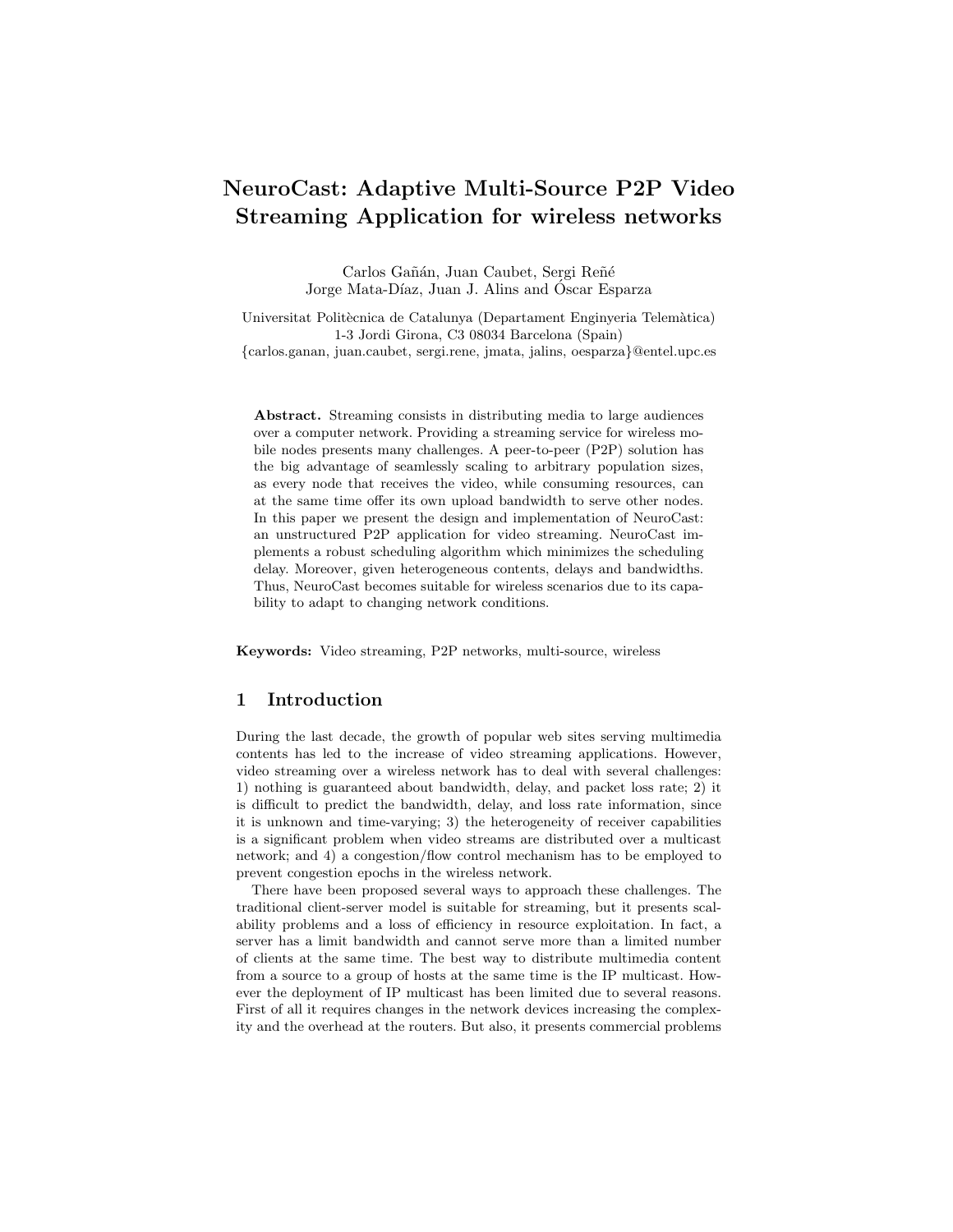since a lot ISPs disable it. Another possibility is to use peer-to-peer networks for the streaming. In these networks, the stream receivers act as clients and servers at the same time (i.e. servent) replicating packets they receive. The aim for these techniques is to allow bandwidth-consuming streaming media to be delivered to a large number of consumers in a scalable, robust and efficient manner. In this sense, we present NeuroCast, a P2P open-source solution to video streaming over wireless networks.

P2P streaming systems strive to optimize three important metrics: i) startup delay, ii) end-to-end delay, and iii) playback continuity index. Most of the systems may be classified based on the type of distribution graph they implement: mainly tree and mesh, though a lot of hybrid solutions have been implemented already. Tree-based overlays implement a tree distribution graph, rooted at the source of the content [1–4]. In principle, each node receives data from a parent node, which may be the source or a peer. If peers do not change too frequently, such a system requires little overhead; in fact, packets can be forwarded from node to node without the need for extra messages. However, in high churn environments (i.e. fast turnover of peers in the tree), the tree must be continuously destroyed and rebuilt, a process that requires considerable control message overhead. As a side effect, nodes must buffer data for at least the time required to repair the tree, in order to avoid packet loss. Mesh-based overlays [5–7] implement a mesh distribution graph, where each node contacts a subset of peers to obtain a number of chunks. Every node needs to know which chunks are owned by its peers and explicitly pulls the chunks it needs. This type of scheme involves overhead, due in part to the exchange of buffer maps between nodes (nodes advertise the set of chunks they own) and in part to the pull process (each node sends a request in order to receive the chunks). Thanks to the fact that each node relies on multiple peers to retrieve content, mesh based systems offer good resilience to node failures. On the negative side, they require large buffers to support the chunk pull, as large buffers are needed to increase the chances of finding the missing chunks in the playback sequence. In this sense, NeuroCast evolves the Peercast [2] tree network to a mesh-based overlay.

Peercast is an open source streaming media multicast tool which is generally used for streaming audio and makes use of a bandwidth distributing approach where users can choose the relay to connect in the downstream. NeuroCast extends Peercast in order to enhance its capabilities making it possible to watch videos even in a wireless scenario. Moreover, NeuroCast adds the necessary design to allow any user to become a broadcaster. Among the different improvements made in NeuroCast, it is worth to mention the multi-source streaming capability. In contrast to Peercast, NeuroCast solves the typical asymmetry of the link by using multiple sources. Therefore, it allows to video stream over a wireless network.

In this paper, we first approach the problem of media streaming from a practical point of view. We present the design of NeuroCast, a P2P streaming for wireless networks, that: 1) supports very high levels of churn, 2) supports strongly heterogeneous distributions of peer upload capacity, 3) has multisource capabilities to use efficiently the available upload capacity, and 4) employs fast adaptation and recovery from abrupt changes in network conditions. Due to this fast adaptation, NeuroCast can operate in a wireless scenario where nodes are prone to suffer from disconnections.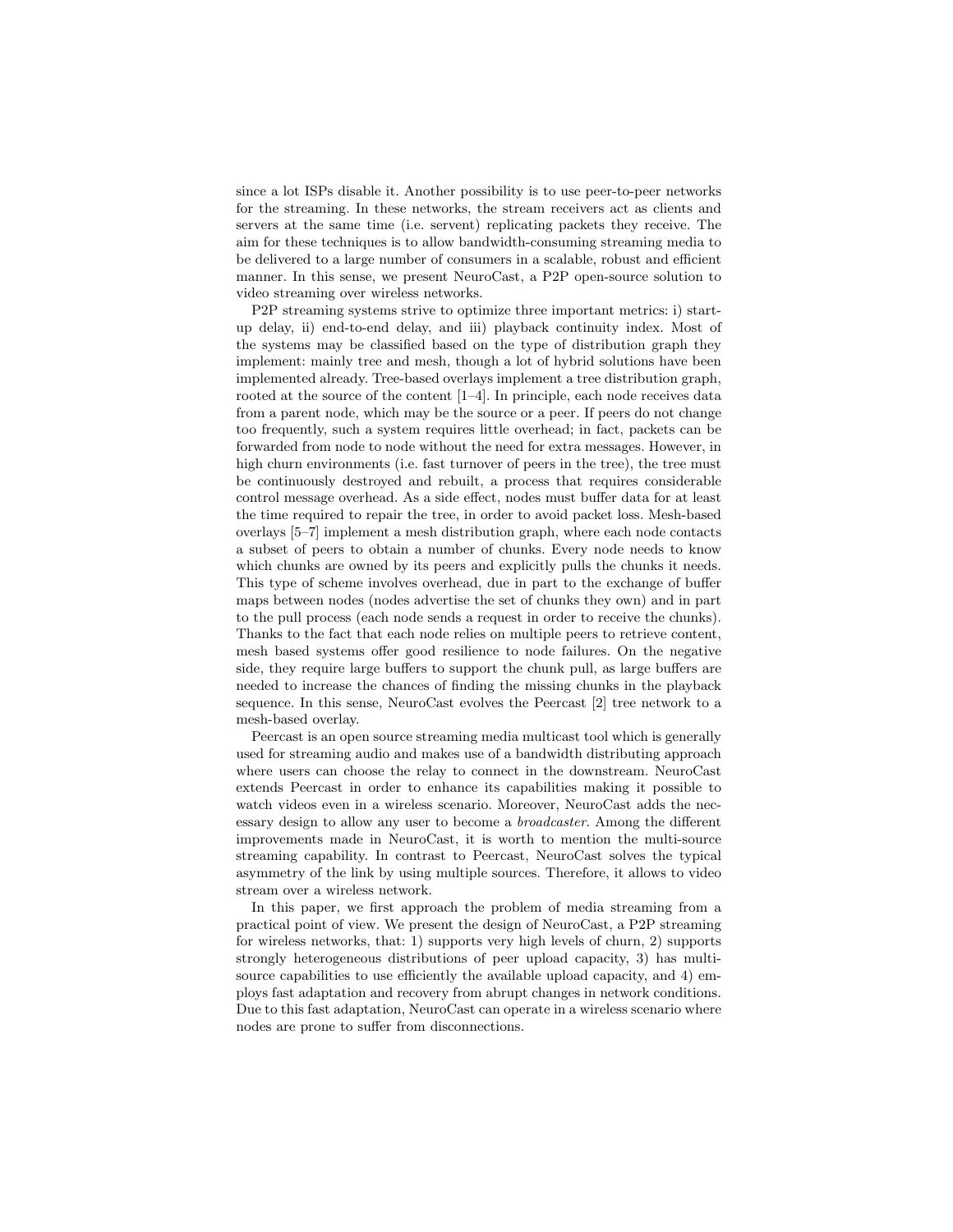The rest of the paper is structured as follows. Section 2 introduces the basics of Peercast. Section 3 describes the NeuroCast system. Section 4 presents a analysis of NeuroCast, carried out by way of emulation on medium-scale network testbeds. Finally, section 5 concludes this work.

# 2 Peercast

The multimedia streaming application Peercast is a multi-thread application, so that different processes can be executed at the same time concurrently. The number of processes in Peercast is variable and depends on the amount of connections that are established. The main thread deals with the creation of its child threads. In addition to these tasks, this thread becomes passive waiting for incoming connections. In general, for each request that it receives, a thread is created which will serve the request till its death.

#### 2.1 PCP: Packet Chain Protocol

PCP is the protocol used in Peercast to allow communication among different clients. The main goal of this protocol is to reuse the same data-flow which is used to send the multimedia information, to send the control information too. PCP chaining allows users to 'piggy back' a download from another user.

The first packet of a group indicates the type of the packets that are being sent and the number of packets that come after it. These packets that indicate the type of the group are called parent packets. The great potential of this protocol lies in the way the packets are chained, as each one of the packets inside a group can be at the same time parent of another type of packets.

#### 2.2 Entities

Peercast uses the Oriented Object programming, i.e., it has several classes that represent the different system entities. Therefore, Peercast consists of servent, channel, buffer and root classes.

Servent. This class becomes essential for the performance of the Peercast application. As any real-time P2P application, the application depends on the network conditions, so the packets can arrive out of order. Hence, it is basic to have a good system to order and store packets efficiently. The servent class manages the channel transmission and listens to requests coming from the network or from the same host. Servents exert the server and the client at the same time. Servents are classified according to the transmission type. Thus, the most used servents are:

- Server: It is the server of the main thread which handles any request. This subclass creates new server classes to manage the different requests.
- Relay: This class manages the retransmission of a channel among different NeuroCast instances. In this mode, the data are sent using the PCP protocol.
- Direct: This class is used to retransmit the multimedia file directly without packing the data. This class is used to handle the packet transmission to a player.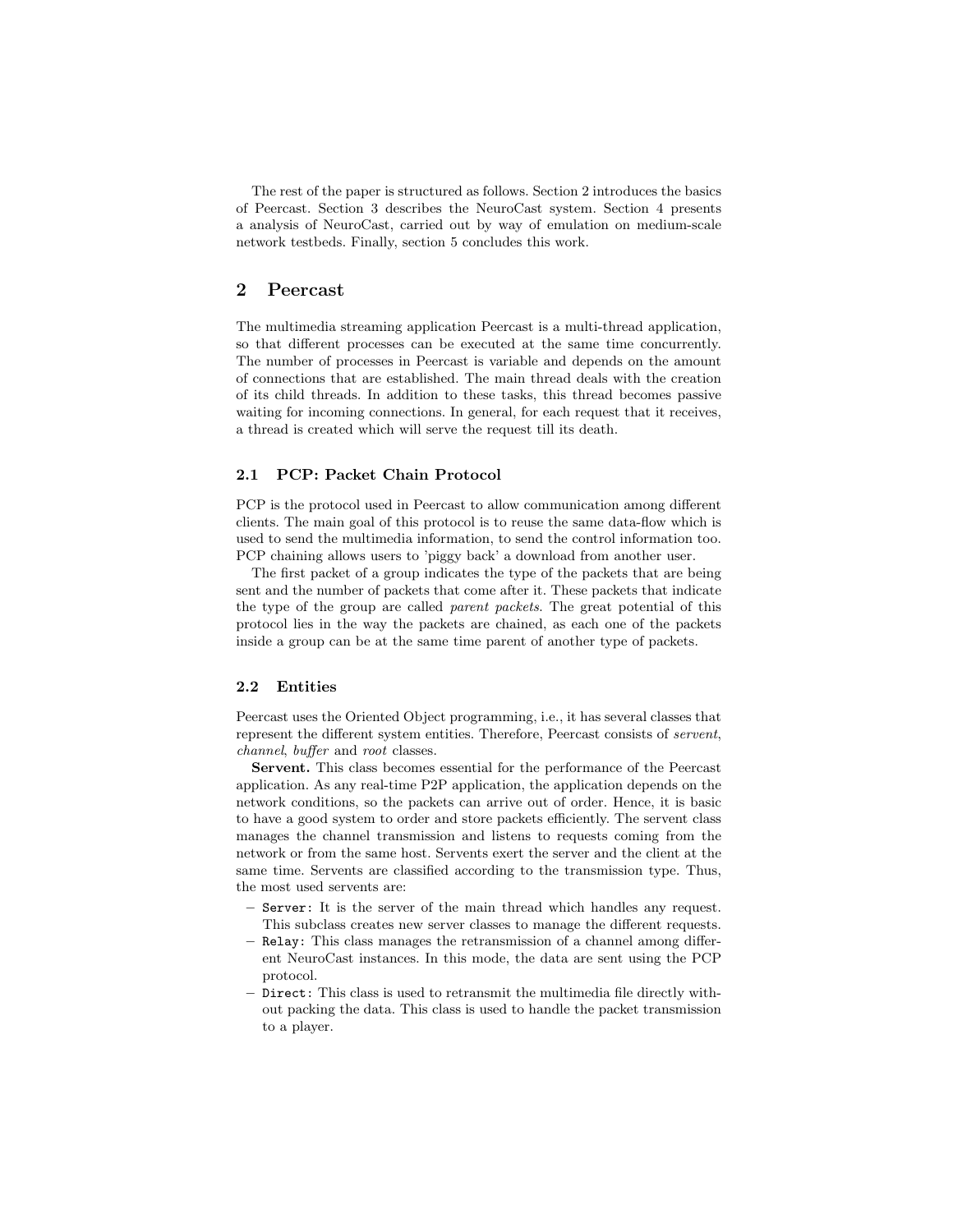Channel. A channel is originated when a user starts to retransmit new multimedia information to the Peercast network. This user, the first one in uploading the channel to the network, is named the emitter or broadcaster, and it becomes the unique contact between the original source and the Peercast network. The channel is shared among the different peers.

Buffers. It is obvious the necessity of a buffer in Peercast due to the fact that each node can perform as client as well as server, so it needs to store in memory the information in order to be capable of retransmitting it. Without a buffer, a node can only reproduce the received packets in a player but cannot send them to any other client in the network.

Root Nodes. Despite the fact that Peercast was designed to run in a decentralize way, the actual situation is centralized. The developers implemented Peercast in order to create a network without servers. Thus, Peercast only has clients. If a group of users want to share a video among them, they only need to know the IP address of some of them and the channel identifier. Hence, they will create a download tree. On the other hand, if a user wants a video but it does not know any user from the sharing group, that user cannot see the video. Therefore, this situation makes the tree model of Peercast unfeasible for real scenarios. Peercast deals with this issue with the concept of root nodes. For every broadcasting network, one node will act as root, being the primary source of the data flow, while the others will receive it and possibly retransmit it. Root nodes gather information about other clients in order to create an information directory.

### 3 NeuroCast

Analyzing the evolution of P2P application for file distribution, it has been noted a leading trend to move from the typical tree/forest topologies to the mesh topology. This evolution allows NeuroCast to use the bandwidth of N users which cannot broadcast the video by themselves, but together they are able to achieve the broadcasting. NeuroCast is a multi-thread application, each network user is able to receive a stream from different peers, and at the same retransmit it to any other user.

Users interact with NeuroCast through a web interface quite simple and friendly. By means of these web pages, the user can manage the application as well as get information about the retransmission taking place or about the peers from where the stream is being downloaded.

Apart from the broadcasters who perform as stream sources, there is another type of clients in NeuroCast: the trackers. These clients deal with the gathering of information about the peers that are sharing a particular channel. Thus, when a user starts a session the tracker will provide to that user a list with the peers that are offering the requested channel. These peers that are sharing the channel are named hits. Therefore, it becomes essential that the trackers have an updated hit list. NeuroCast has been implemented in such a way that all the users perform as trackers. Hence, any peer can share with another their hit list.

On the other hand, using a mesh approach forces us to introduce a new concept: substreaming. Substreaming appears as consequence of the need of receiving a stream from several sources at the same time. In this way, substreaming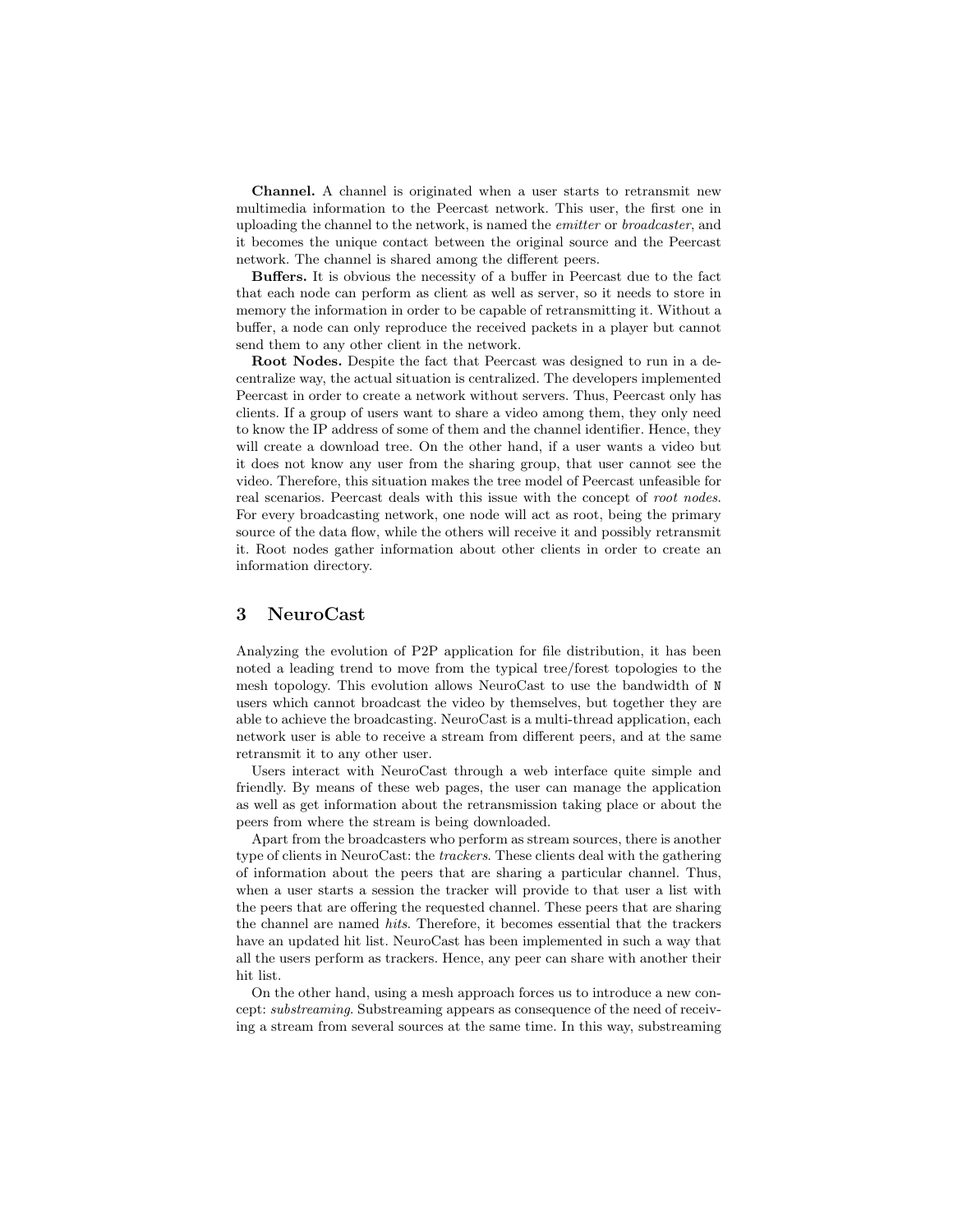consists in dividing the original stream in N parts, which are delivered from the different sources that are available following certain criteria that are explained later. Moreover, it could be interesting to receive more packets from one source than from another. Therefore, there are new issues to take care of, such as the arrival packet order or the packet distribution among the available sources. All the packets that the substream consists of are called chunks.

The actions that take place while joining the NeuroCast network are:

- $-$  Getting the Hit List. During the initialization, the NeuroCast application connects to the tracker, and it sends back a hit list of the requested channel.
- Peer Selection. Once a peer has the hit list, then it has to select the best set of peers from the list.
- Packet Allocation. NeuroCast sends the packets grouped in specific chunk numbers which are assigned to the peer transmitting the stream.
- Network and load adaptation. NeuroCast monitors the network status permanently while downloading the channel.

### 3.1 Entities

The number of processes in NeuroCast is variable and depends on the amount of established connections. As in Peercast, NeuroCast has a main thread which deals with the incoming requests and creates the children processes that handle these requests. In this section we briefly present the two main NeuroCast entities.

Servent. A servent handles requests from the system and sends the stream either to another NeuroCast instance or to the player. It acts as a server as well as a client. As in Peercast, there exists three different type of servents: direct, relay and server.

Channel. The channels are the main elements in NeuroCast. They are used to handle the different multimedia flows which are being shared in the network. Each flow uses a different channel. NeuroCast only distributes parts of the stream not the whole stream. Every channel has its original source. In general, this source is a user  $(broadcaster)$  who creates the channel and becomes the only physical link among the NeuroCast clients and the original multimedia file. The channel has two main elements.

- $-$  The buffer: It manages and stores the incoming packets temporally to allow a retransmission posterior. The maximum number of packets that the buffer can contain is 64.
- The channel stream: It deals with the handshaking and the channel reception. Channel stream class allows controlling the incoming packets.

NeuroCast also introduces the possibility of using several peers concurrently, dividing the stream among these, and making the network structure look like a grid. The subchannels are the application elements that allow to identify the stream fragments. Thus, each one of the sources will be associated to a subchannel.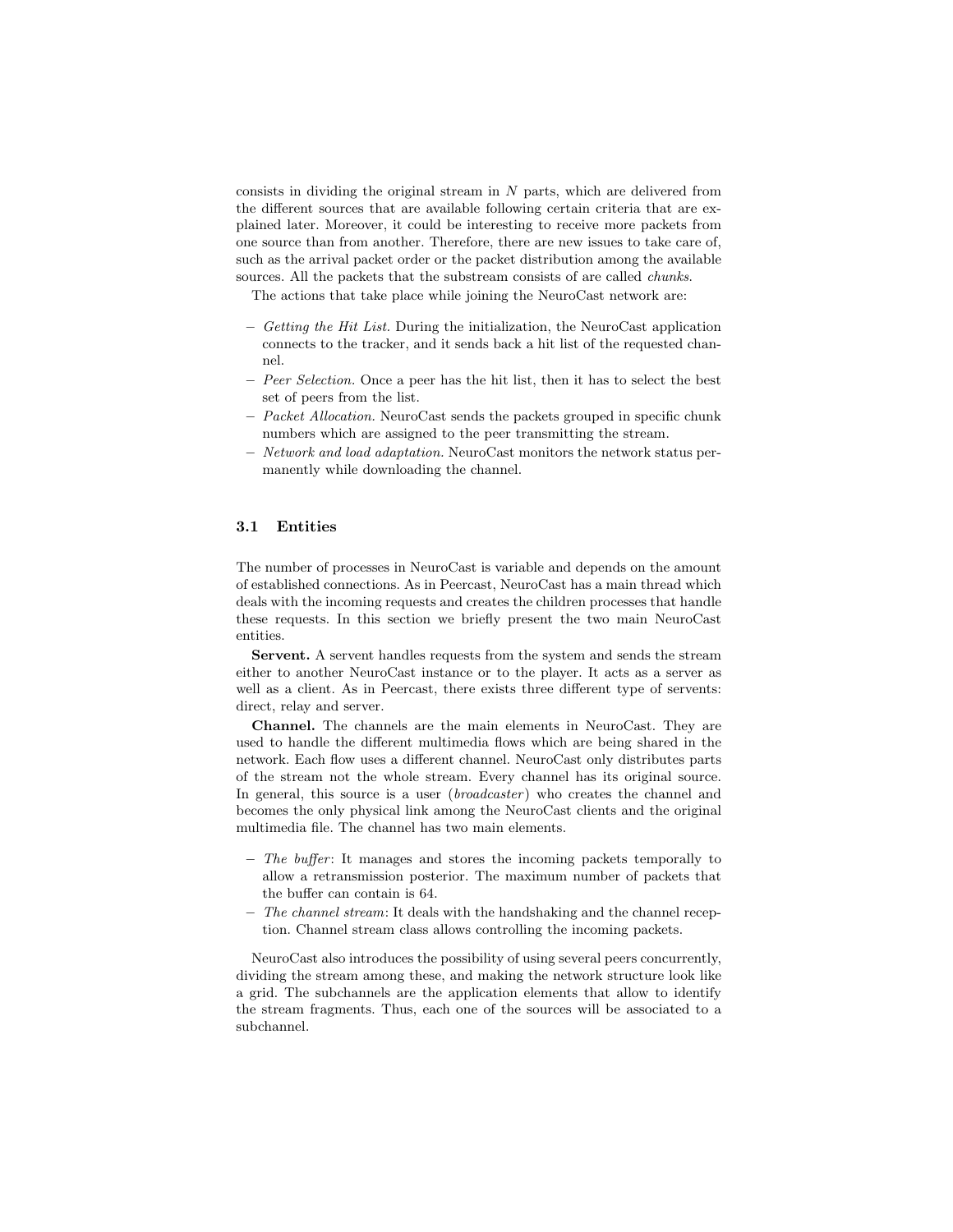#### 3.2 Load balance

As mentioned in the previous section, NeuroCast allows to balance the load according to the network conditions. In this way, NeuroCast implements different algorithms to optimize the peer selection among the hits of the requested channel and the load distribution among the chosen ones. In the following we show how NeuroCast is able to adapt to the network conditions and redistribute the load according to these conditions.

Peers selection. One of the most critical parts in any player based on a P2P network is the selection of peers. Unlike conventional P2P applications for file distribution, the fact of working with video creates a hard and direct dependence on the peers that are transmitting the stream.

Once the hit list has been received from the tracker, it is necessary to calculate which is the subset of peers that will allow to download the stream with the best conditions regarding the network. NeuroCast will always try to prioritize those peers with a high available bandwidth, with the lower packet loss rate, and with a high availability. NeuroCast peer selection algorithm is based in CollectCast algorithm [5]. The strengths of this algorithm are the sources selection, the network status monitoring and the periodic source redistribution in order to adapt to the time-varying network conditions. The selection process can be split up into three phases:

- 1. Obtaining the hit list associated to the requested channel.
- 2. Enumerating the sets of hits that satisfy the constraints imposed by:

$$
R_l \leq \sum_{P=\bar{P}_{act}} R_p \leq R_u, \tag{1}
$$

where  $Rp$  is is the maximum sending rate that a peer can contribute anytime during the session,  $Rl$  is the lower limit of the total sending rate of a set of peers, and  $Ru$  is the upper limit of the total sending rate of a set of peers.

3. Selecting the best set of peers among the solutions obtained previously.

When requesting a new channel, NeuroCast obtains a set of parameters from each source. Thus, the requesting peer obtains the peerRp of each source, i.e., the maximum sending rate that a peer can contribute with. Then, NeuroCast calculates the throughput and the losses of the link with each one the hits. In order to do these measurements, NeuroCast takes advantage of a modified version of the Iperf [8] application.

Apart from the bandwidth that a specific peer is willing to share, it is also interesting to know the availability of the set of hits. In any P2P network, it is impossible to determine the expected lifetime of the network, as it is not possible to predict when a node will be disconnected from the network, or the congestion of the network with the subsequent massive packet loss. A possible implementation to calculate the availability in our environment is carried out in the following way. A parallel process to NeuroCast runs to check the status of the hits during a limited period of time. With these measurements, it is generated a probabilistic function for each instant of the day, allowing to know the probability that a peer is connected at that time.

Packet Allocation. Unlike the CollectCast algorithm, in this first version of NeuroCast the final application is simplified and does not use FEC codes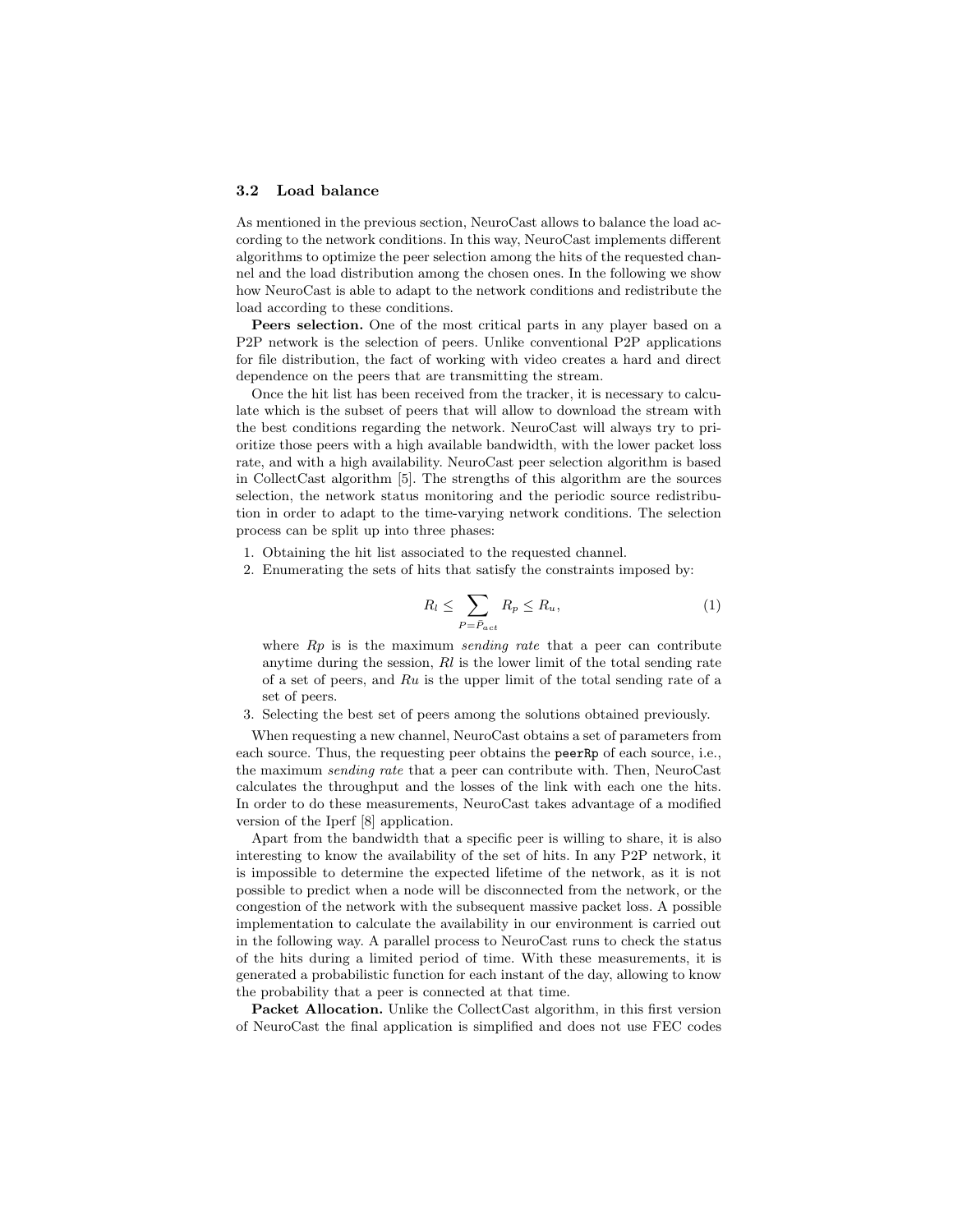to distribute the load among the different hits that have been selected to retransmit the channel.

The active peers  $(\bar{P}_{act})$  collectively send the media file segment by segment: they all cooperate in sending the first segment, then the second one, and so on. The media file is divided into equal-length data segments. Peer  $p$  is assigned a number of packets  $D_p$  to send in proportion to its actual streaming rate:

$$
D_p = \left[ \Delta \cdot \frac{R_p}{\sum_{x \in \bar{P}_{act}} R_x} \right]. \tag{2}
$$

where  $\Delta$  is the size of original packets in which the media file is divided into. The  $D_p$  value is used to distribute the chunks among the different peers of the set. Delta is the number of chunks into which the stream is divided in order to work per groups with subchannels.

Network adaptation. To accommodate the maximum load of the network, NeuroCast adds a new functionality so that it is able to adapt at any moment the number of chunks that a peer is downloading. The variable used to determine the most appropriate chunk-distribution is the time between arrivals of packets. Thus, controlling the time between packet arrivals during the session, NeuroCast sets a threshold that allows to redistribute the number of chunks that each peer retransmits. This threshold is calculated following next equation:

$$
threshold = \frac{\frac{buffer\_length}{bitrate} \cdot FACTOR\_SEP\_PACKETS \cdot numChunks}{numSubChannelChunks} \cdot (3)
$$

As seen in equation 3, the threshold depends on different parameters:

- 1. It depends on the bitrate of the played video.
- 2. The FACTOR SEP PACKETS (maximum allowed delay between packet arrivals).
- 3. numChunks is related to the number of chunks into which the stream is divided among the different hits.
- 4. The numSubChannelChunks is the number of chunks that this subchannel retransmits.

To alert the rest of hits of the load redistribution the requesting peer sends to each one of the hits the message CHANGE PEER CHUNKS through it. Next, a NeuroCast server in the target machine reads the request and enables the flag associated with the redistribution, so that the Relay server that broadcasts the channel is ready to receive.

Once the subchannel is ready for the load redistribution, the peer performs the following steps:

- 1. Notifies the others subchannels about the redistribution.
- 2. Decreases by one the number of chunks that is downloading from its hit.
- 3. Searches for a subchannels with a lower time between arrivals in order to send the chunk it has you just subtracted.
- 4. Waits until the subchannel with lower time between arrivals has redistributed the chunks.

Once the rest of subchannels have been informed that a load redistribution is going to take place, they also enter into the process of redistribution. At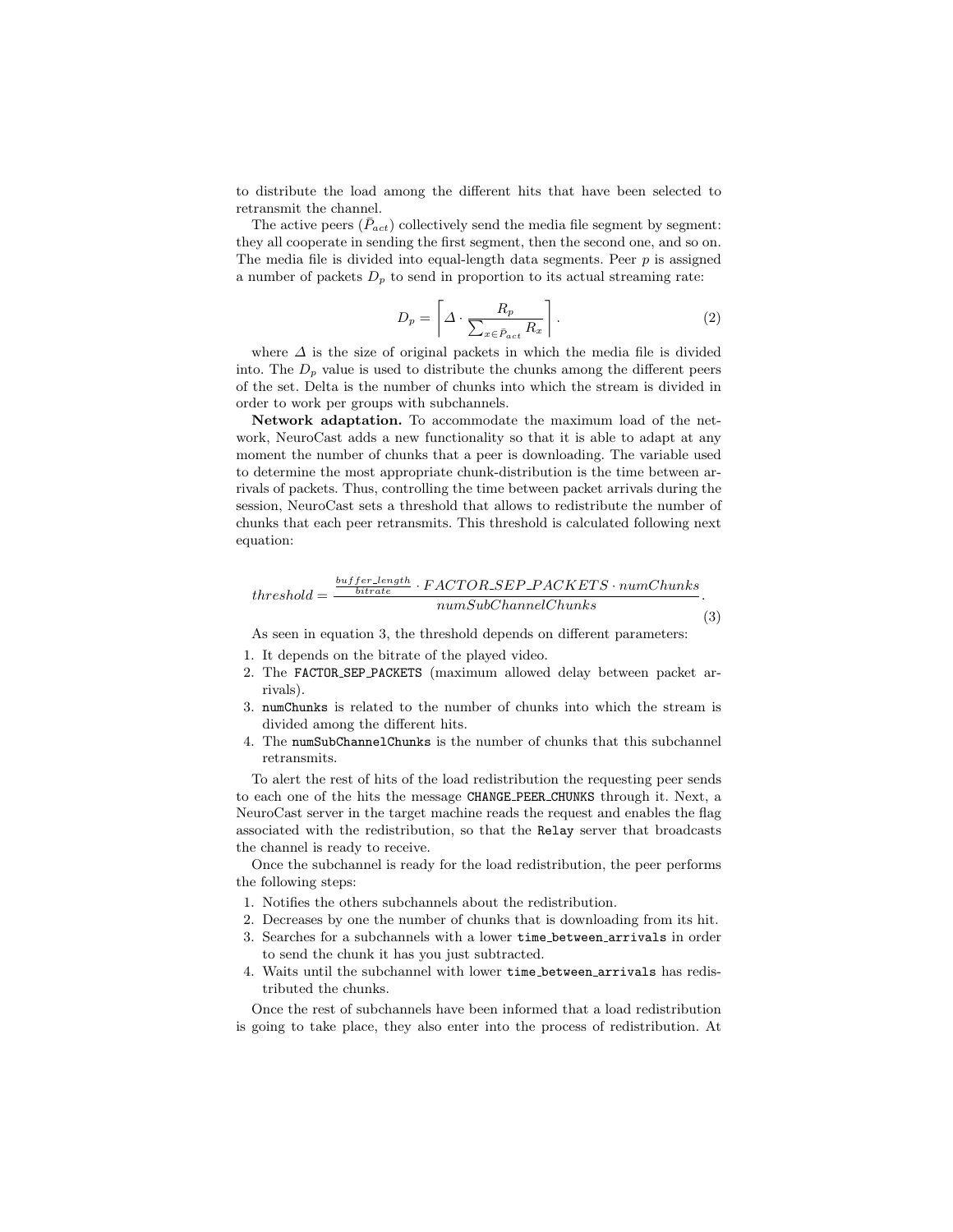this point, two different situations must be distinguished: on one hand the subchannels with lower time between arrivals and on the other hand the rest of subchannels. The latter simply expect that the redistribution is done, to continue with the download of the new allocated chunks.

And regarding to the subchannel with the lowest time between arrivals, it follows these steps:

- 1. Checks that the channel has more than one subchannel currently. If that hit is the only active subchannel it must start to download the full stream from that hit.
- 2. If there are more subchannels, it increases by one the number of chunks of the subchannel.
- 3. Finally, it redistributes the load among all the hits from the list according to their number of chunks.

A different case from the one presented above, but that also requires load redistribution occurs when a peer does not receive packets from a certain subchannel. In these situations the load redistribution is forced immediately.

Another of the new features that have been introduced in NeuroCast is to get rid of the hits that are only sending a single chunk, and despite that, they still send packets with delay. In these cases, the peer removes that hit from its list of hits and downloads the latest chunk from another peer, leaving the subchannels on standby until the channel becomes unavailable or it decides to leave the network.

# 4 Performance Evaluation

In this section, we present emulation results by which NeuroCast capabilities are evaluated. Two different environments are configured in order to check NeuroCast's performance in heterogeneous network conditions. The reference scenario for our emulations is created using VNUML [9] as shown in Figure 1. In this virtual network, the *Host* serves the video to E0, and the latter sends the stream to 3 machines  $(E1, E2 \text{ and } E3)$ .



Fig. 1. Network topology used for the tests.

The main features of the virtual network and the virtual machines are shown in Table 1. Using this configuration, we change the network conditions where these peers are operating to recreate two different environments. These environments will emulate the conditions of a peer operating in a wireless network.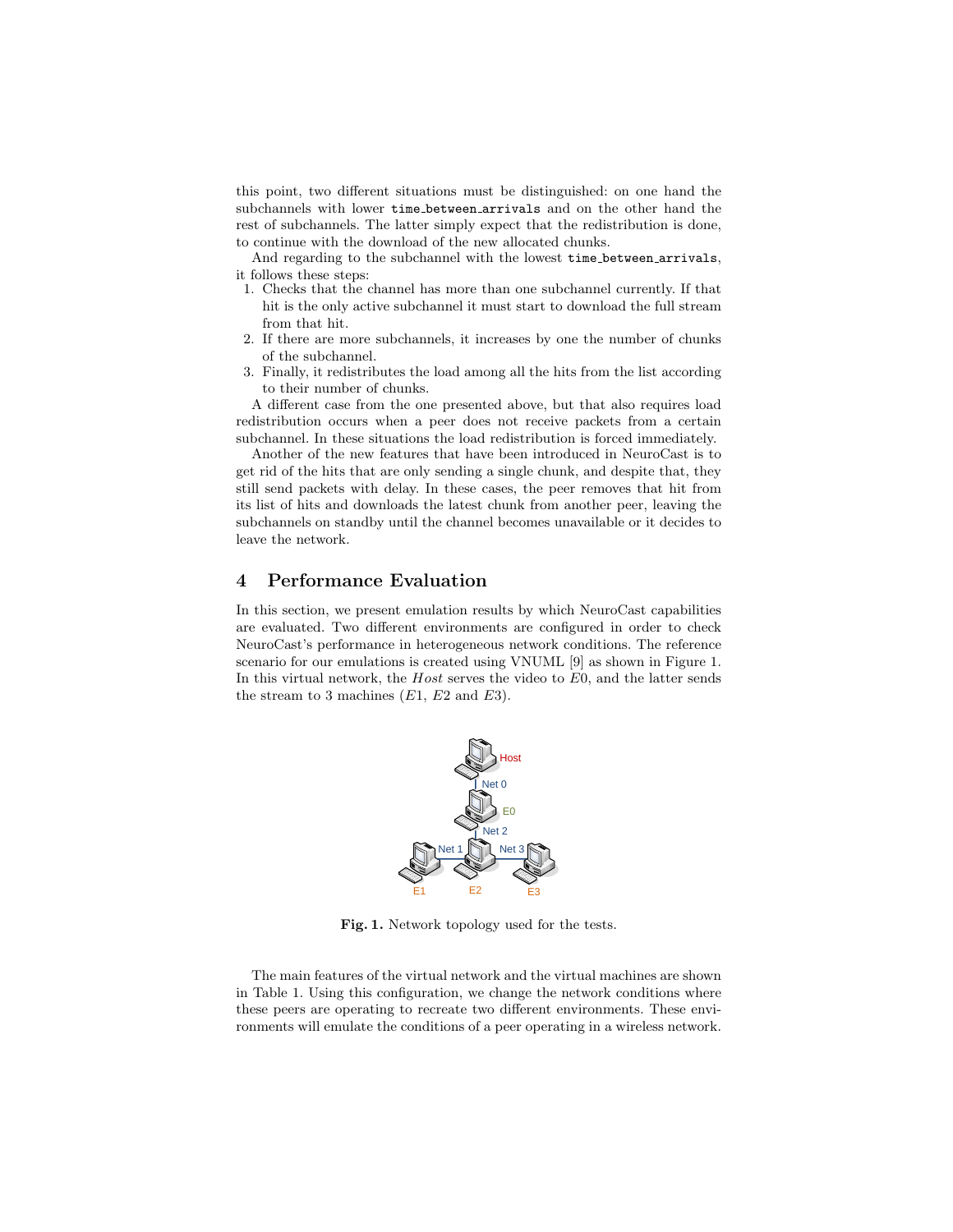|                                |                                |            |                 | Host   | E0      | E1                   | E2      | E4                                           |
|--------------------------------|--------------------------------|------------|-----------------|--------|---------|----------------------|---------|----------------------------------------------|
|                                |                                |            | maxRelays       |        |         | 4                    | 4       | 4                                            |
|                                | $\mathbf{B}\mathbf{w}$<br>Type | peerRp     | 2 Mbps          | 1 Mbps | 1 Mbps  | $ 700 \text{ Kbps} $ | 1 Mbps  |                                              |
| Net0                           | lan                            | 2 Mbps     | minRp           |        |         |                      |         | 100 Kbps 100 Kbps 100 Kbps 100 Kbps 100 Kbps |
| Net1                           |                                | L Mbps     | delta           |        | 10      | 10                   | 10      | 15                                           |
| Net2                           | ppp                            |            | factor_sep_pack |        | $1.3\,$ | $1.3\,$              | $1.3\,$ | $1.3\,$                                      |
|                                | ppp                            | $1.5$ Mbps | delay_margin    |        |         | 4                    | 4       | 3                                            |
| $\left  \mathrm{Net3} \right $ | ppp                            | $750$ Kbps | buffer_sep_pack |        | 30      | 30                   | 30      | 16                                           |
|                                |                                |            | Rl              |        |         |                      |         | 100 Kbps 100 Kbps 100 Kbps 100 Kbps 100 Kbps |
|                                |                                |            | Ru              | 2 Mbps | 2 Mbps  | 3 Mbps               | 3 Mbps  | 3 Mbps                                       |

Table 1. Initial parameters of the virtual network and the virtual machines.

#### 4.1 Impact of topology changes

In a wireless scenario, it is common to have highly changing topologies. In this section, we evaluate how NeuroCast achieves to adapt to these changing conditions without disrupting the quality of the multimedia service.

Thus, when downloading a video from more than one source, if one of these sources leaves the network, then the requesting peer redistributes the load and continues downloading the subchannels from other sources. The process that takes place consists in:

- 1. Checking if there is a free peer in the cached list of hits. That is, a hit from which the peer is neither downloading any chunk nor sending any part of the stream.
- 2. Requesting a new list of hits to the tracker and check again if there are any free hits.
- 3. Downloading the "missing" chunks from one of the hits that the peer is already using.

In the latter case it requires a reallocation of subchannels. Depending on the situation, NeuroCast carries out a series of changes:

- If the client is downloading more than one subchannel from the same hit, then it groups the chunks in the same subchannel.
- If a subchannel that is not at the end of the list is deleted, then this position is filled with the last subchannel, so there are no empty spaces in the list.
- If a subchannel downloads all the chunks into which the stream is divided, then the value of numChunks is set to 1 and the stream is no longer divided into different parts.

Next, we show an example of a peer leaving the network. Initially we have the following configuration (see Table 2):

|              |          |                              | <b>Chunks</b>                                   |  |  |
|--------------|----------|------------------------------|-------------------------------------------------|--|--|
|              | 10.0.0.2 |                              | $ 0\;2\;4\;6\;8\;10 $                           |  |  |
| Subchannel 1 | 10.0.1.2 |                              | 135                                             |  |  |
|              | 10.0.2.2 |                              | 7911                                            |  |  |
|              |          | Subchannel 0<br>Subchannel 2 | Subchannels List<br>IP address Number of Chunks |  |  |

Table 2. Initial List of Hits and chunks distribution among the 3 subchannels.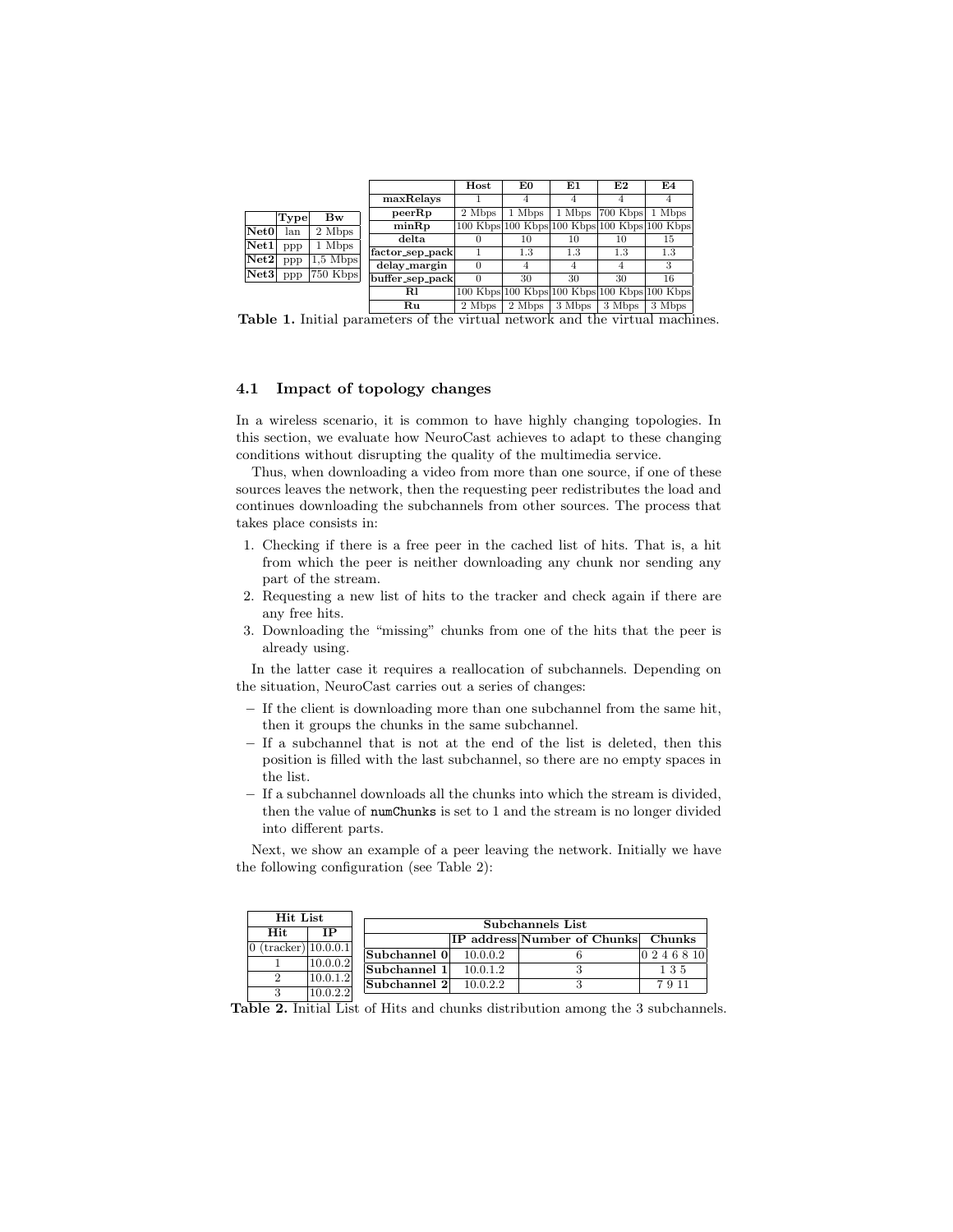After some time, source 10.0.0.2 leaves the network. The requesting peer checks that there are no-free hits in its hit list, so it requests a new hit list to the tracker (see Table 3).

| Hit List |            |                              |                  |          |                             |                                |  |  |
|----------|------------|------------------------------|------------------|----------|-----------------------------|--------------------------------|--|--|
|          | Hit.<br>ΙP |                              | Subchannels List |          |                             |                                |  |  |
|          |            | $(\text{tracker}) 10.0.0.1 $ |                  |          | IP address Number of Chunks | <b>Chunks</b>                  |  |  |
|          |            | 10.0.1.2                     | Subchannel 0     | 10.0.2.2 |                             | 7911                           |  |  |
|          |            | 10.0.2.2                     | Subchannel 1     | 10.0.1.2 |                             | $ 0\ 1\ 2\ 3\ 4\ 5\ 6\ 8\ 10 $ |  |  |
|          |            | 10.0.3.2                     |                  |          |                             |                                |  |  |

Table 3. New List of Hits and final chunks distribution among 2 subchannels.

As the only new addition to the list of hits is its own IP address, it has only the possibility of reusing the hits which were already transmitting the stream. In this example, as shown in Table 3 it is selected the 10.0.1.2 peer. Summarizing, NeuroCast is able to adapt to any change in the topology of the network no matter if the peer has left because it lost connectivity or because it decided to stop streaming.

#### 4.2 Impact of traffic interferences

Another situation that is prone to happen in a wireless scenario is to suffer interferences from another peer in the network. To show how NeuroCast works under these conditions, continuing with the network topology of figure 1, we evaluate the situation where we have 4 machines running NeuroCast and playing a video: Host, E0, E1 and E2. As we have seen in previous cases, in a "stable" situation machine  $E0$  downloads the stream from  $Host$ , machine  $E0$ downloads it from  $E1$ , and finally  $E2$  downloads it from  $E0$  and  $E1$  simultaneously.

In this section, we focus on studying the performance of machine  $E2$  while suffering from traffic interferences. To achieve that environment, we introduce traffic interference in link Net1 using Distributed Internet Traffic Generator  $(D-ITG)$  [10] in E3.

Prior to the injection the traffic interference, E2 is downloading 6 chunks from each source as the conditions of Net1 and Net2 are virtually identical. However, when we introduce a traffic of 800 kbytes/s in Net1 link, this balance is broken. Thus, chunks coming from the E1 are affected, and consequently, the time between packet arrivals is increased. Precisely this is reflected in the graphs of figure  $2(a)$  and  $2(b)$ .

Figure 2 shows, apart from the mean time between packet arrivals, the theoretical limit that the program uses to determine when a redistribution of chunks is necessary. It is worth noting that the redistribution occurs when that limit is exceeded 3 times, because this is the value of the parameter delay margin defined in the NeuroCast configuration file running in E2.

As we have seen previously, some parameters in the configuration file directly affect the behavior of the application during variations of the network conditions. In the following we carry out several setups, varying two parameters such as delta and buffer sep packets, and we observe in each case the time needed to redistribute the chunks.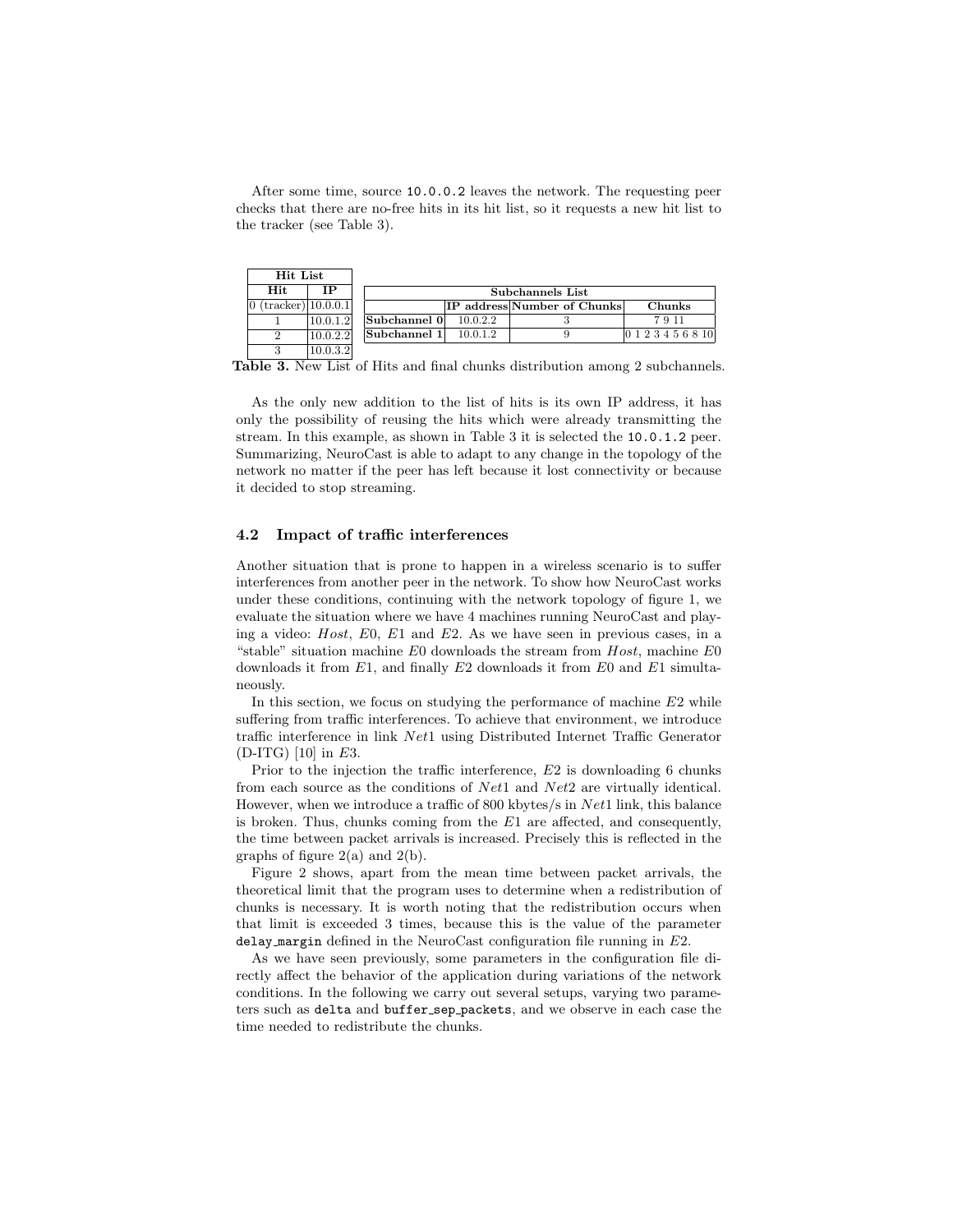

Fig. 2. Mean time between packets arrival evolution.

To force the redistributions, we use Network Emulator (NetEm) [11] to change the link capacity of one of the hits that is retransmitting the stream. Thus we switch from the 1000 Kbps available at the beginning of the session, to 112 Kbps. Analyzing the results in Table 4 we observe that the parameter Delta, i.e. the number of chunks into which the stream is divided, does not affect significantly the obtained time, while the parameter buffer sep packets is decisive.

|                        |     |     |      |     | $\left \text{Test1}\right \text{Test2}\right \text{Test3}\left \text{Test4}\right \text{Test5}\right $ |
|------------------------|-----|-----|------|-----|--------------------------------------------------------------------------------------------------------|
| Delta                  | 20  |     | 20   | 20  |                                                                                                        |
| buffer_sep_packets     | 20  | 20  | 50   |     | 5                                                                                                      |
| Time to redistribution | 90s | 86s | 173s | 31s | 31s                                                                                                    |

Table 4. Performance with a traffic interference of 90% of the link capacity.

Consequently, as it can be inferred from these results, any peer running NeuroCast even while suffering from interferences is able to operate without major quality of service degradation.

# 5 Conclusions

P2P technology gives novel opportunities to define an efficient multimedia streaming application but at the same time, it brings a set of technical chal